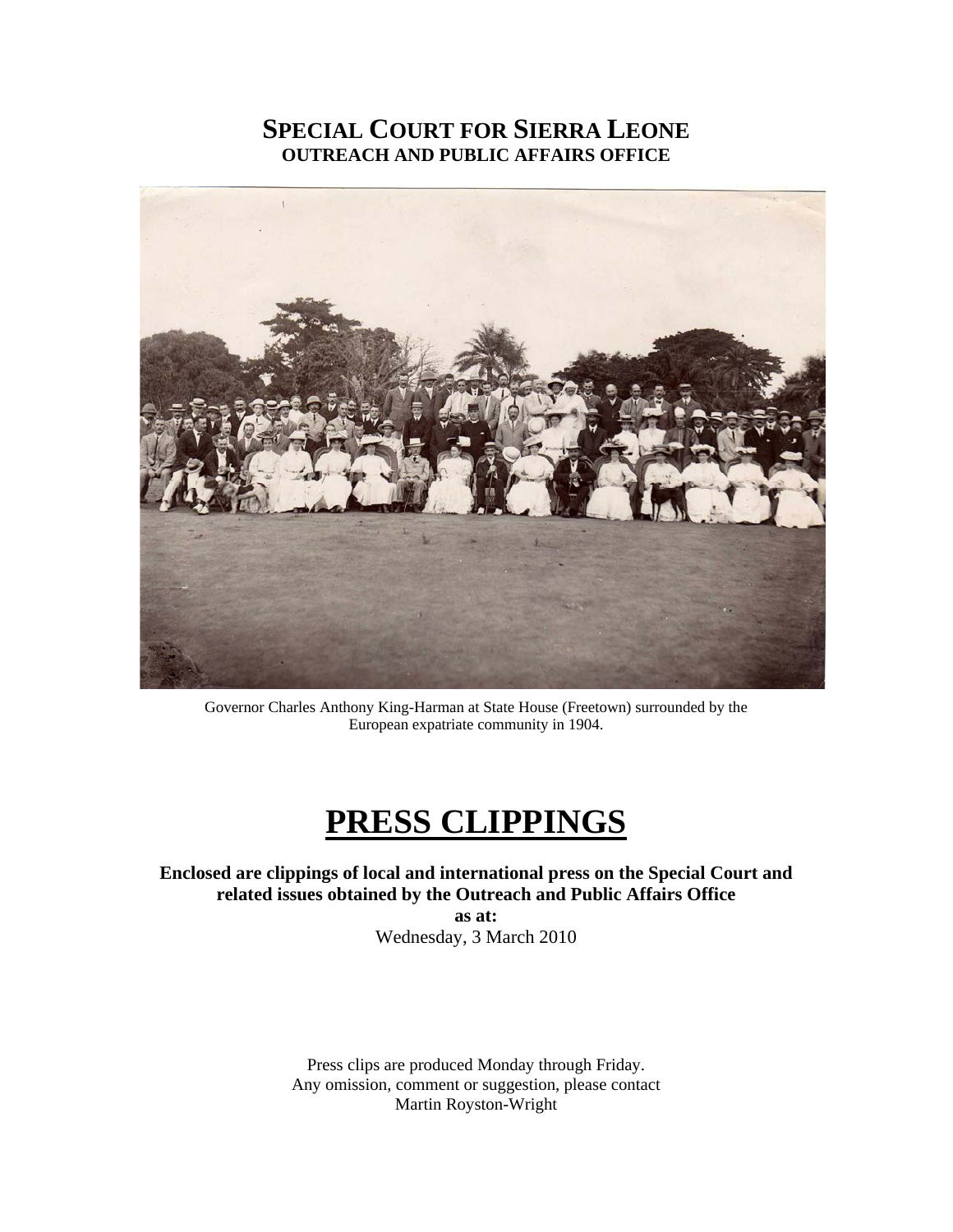Ext 7217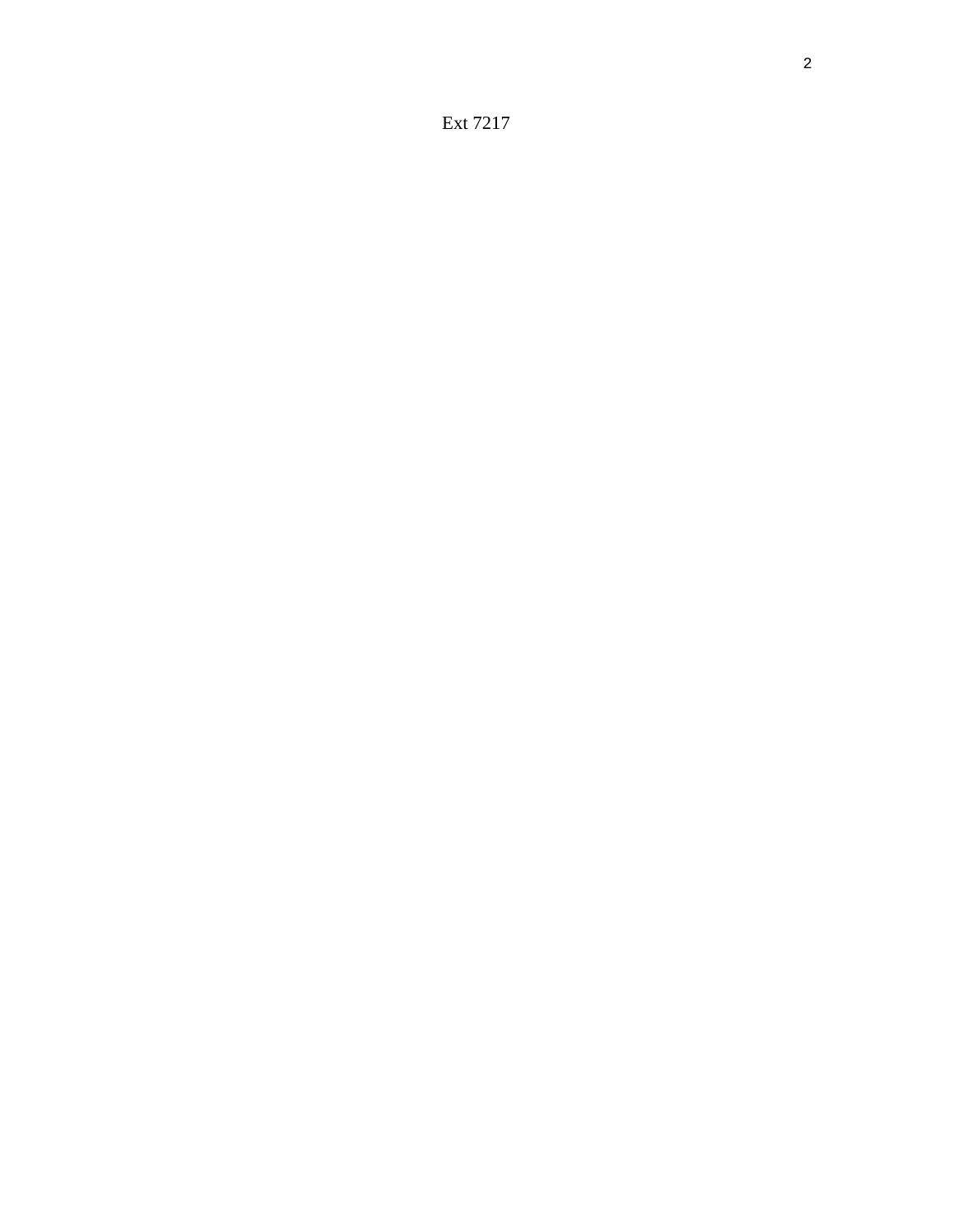| <b>Local News</b>                                                     |             |
|-----------------------------------------------------------------------|-------------|
|                                                                       |             |
| Taylor Witness Not Credible / Sierra Express Media                    | Page 3      |
|                                                                       |             |
| Juvenile Justice at Threat in Sierra Leone / Sierra Express Media     | Page 4      |
| Prosecution Points to Inconsistency / Concord Times                   | Page 5      |
|                                                                       |             |
| <b>International News</b>                                             |             |
|                                                                       |             |
|                                                                       |             |
| "My Statement Was Misrepresented,"/ Charlestaylortrial.org            | Pages 6-7   |
|                                                                       |             |
| UNMIL Public Information Office Media Summary / UNMIL                 | Pages 8-12  |
| Karadzic Trial Postponed Pending Appeal / Radio Netherlands Worldwide | Pages 13-14 |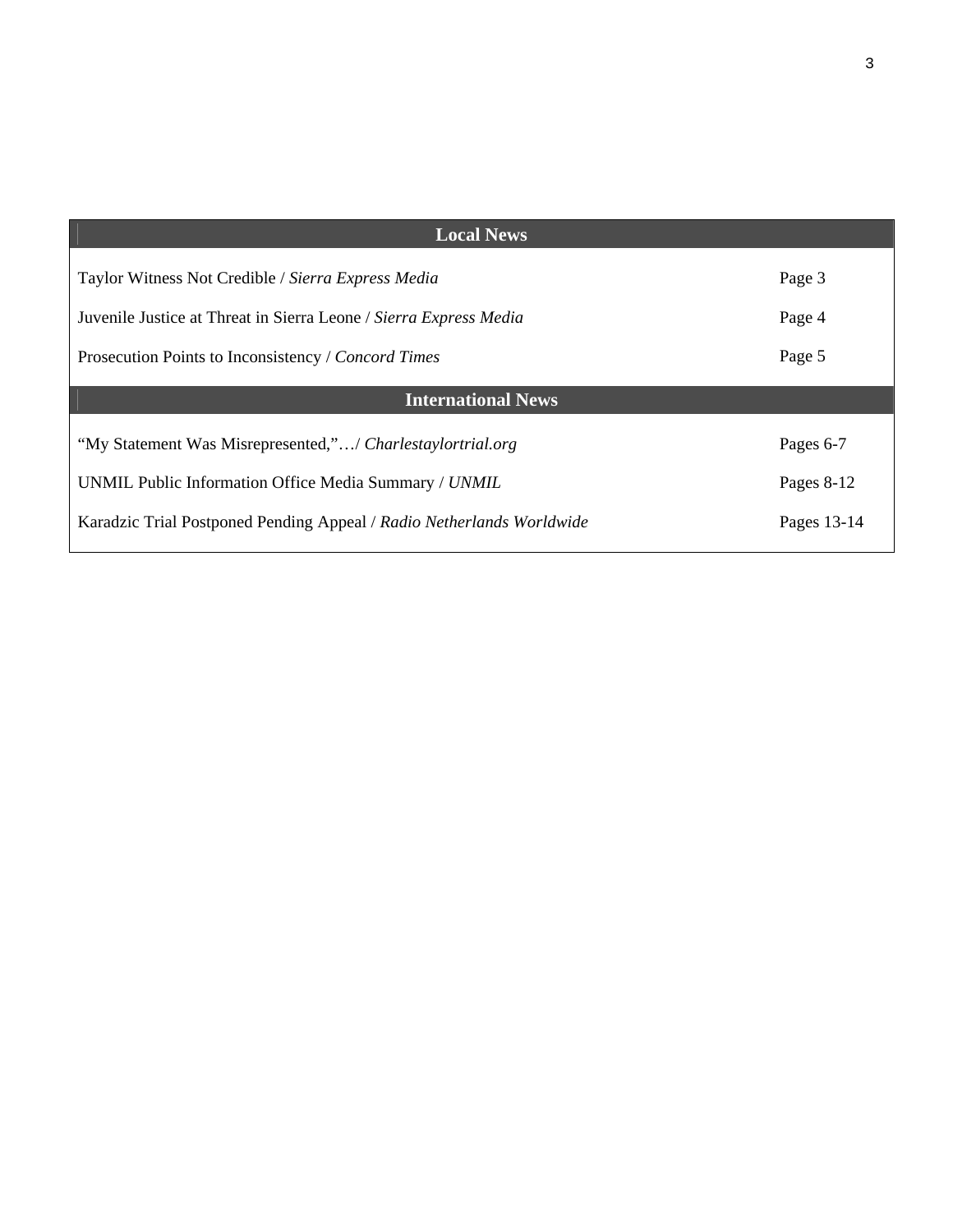## Sierra Express Media Wednesday, 3 March 2010

# ILTY



'The Proseqution said there's an inconsistency in the testimonies of Charles Taylor and Defence Witness, Yanks Smythe about a trip the Former Liberian Leader made to Gbarnga, Bong

quarters of his rebel group. Continuing his testimonies on cross-examination Mr. Smythe also told the court that Mr. Taylor's bodyguards carried arms, but Mr. Taylor in his own testimonies last County, the former head- year denied that his securi-

ties carried arms.

The Prosecution has told the court that Defence Witness Yanks Smythe contradicted the testimonies of his Former Boss, Charles Taylor. Prosecution Lawyer, Nicholas Kumjian said Mr. Taylor travelled to Gbarnga in October of 1996 and instructed Former RUF Leader, Foday Sankoh via radio to acquire arms.

Defence Witness, Yanks Smythe said Mr. Taylor travelled to Gbarnga, in October of 1996, after he survived an assassination attempt in

Monrovia. During Mr. Taylor's testimonies last year, he denied going to Gbarnga in October of 1996.

After Mr. Taylor's testimonies . were read in court, Defence Witness, Smythe changed his testimonies and agreed with Mr. Taylor's testimonies. But Mr. Kumjian asked the witness why he changed his testimonies.

Mr. Charles Taylor told the court on September 30, 2009, that he had no arms to supply the Sierra Leonean rebels. He said the United Nations took away all of his arms during disarmament in Liberia.

The Former Liberian Leader said his personal securities did not even have arms. But the witness testifying in Mr. Taylor's defence, Mr. Smythe said the Former Liberian President's securities did carry weapons.

The Prosecution Lawyer asked Mr. Smythe about the kind of weapons Mr. Taylor's securities carried. The cross-examination of Mr. Yanks Smythe, the Defence first Witness after Mr. Taylor continues Tuesday.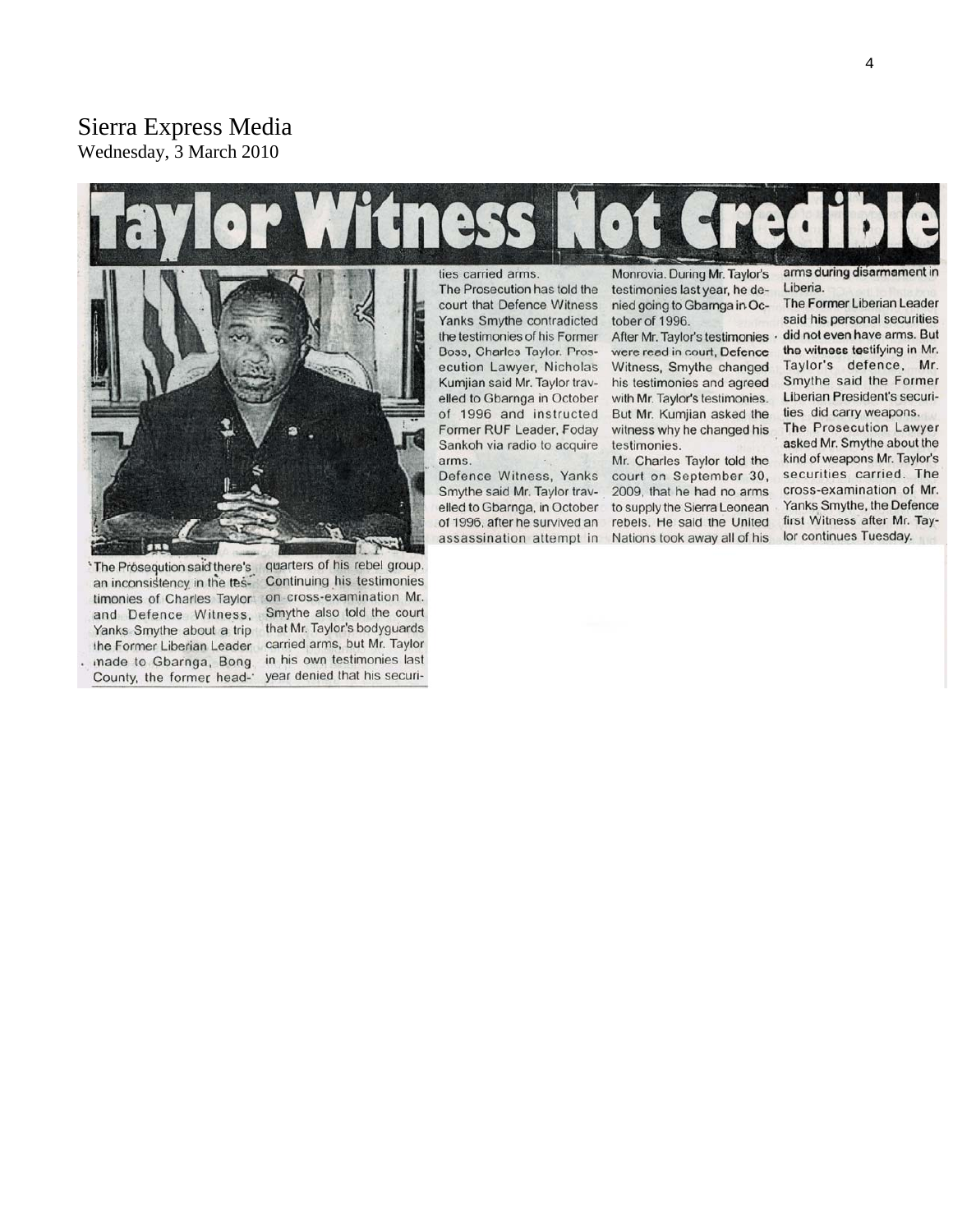## Sierra Express Media Wednesday, 3 March 2010



Accessible justice system in any democratic state is a prerequisite for sustainable development. Therefore for a country to developrapidly, that country must ensure that premium is been laid on the justice system, especially the juvenile justice system which caters for the interest of children.

A country cannot survive so easily when it has a very feeble juvenile justice system. From the lay person perspective on the word 'justice' is when some one's right is been observed and accorded to the fullest without any prejudice or bia iness.

If a country like Sierra Leone is to meet the Millennium Development Goal on the Convention on the Rights of the Child (CRC) by 2015, it must primarily focus on the kind of justice system dispensed to children below the age of fifteen. The cache is that those that we see as juvenile today are the very ones that will grow to dispense such justice in the future and the fear is that it will result in a vicious circle.

## **Juvenile Justice at** threat in Sierra L

United Nation Convention on the right of the Child in a bid to ensure an effective juvenile justice system. Being that children in the world over are considered to be tomorrow's assets; governments must do everything possible to protect their wellbeing for a standard economic and a workable political system. Juvenile justice offenders are children that are said to be in conflict with the law. The law and standards use to determine who a juvenile offender is varies from country to country. In Sierra Leone, the age limit of a juvenile offender ranges from 12 to 18 years, below 18 the offender in \*question is still a child because he/ she is not capable of knowing the difference between a wrong act and a right.

In an endeavor to address the issue of juvenile justice, developed countries have put certain mechanisms in place such as reform centers and Approved schools for juvenile offenders. Sadly, in Sierra

Many countries have signed the Leone, the justice system apparatus like the police and the scantily established approved schools around the country are in shambles with no proper maintenance and care. Even these basic provisions for juvenile offenders lack the required technical know-how as to how to handle and contain juvenile offenders and their related matters.

> Juvenile justice in Sierra Leone is a threat in that hard core criminals are blend together with juvenile offenders when in the actual fact they need reformation centre to address their state of mind. Here comes the irony in the juvenile justice system instead of changing the bad habits, they end up imbibing criminal behavior and when they are integrated into their family and society they end up doing worse than before. In fact improper juvenile justice system has been the main cause of increase in the population of street children in the country.

> A country where the rights of chil-

dren are trampled upon is far from being a democratic country. Because, children and women form the back bone of development in every developed nation in the world. When their rights are not observed to the fullest, it most times affects their social, cultural, economic and educational improvement in their future.

Juvenile justice system is a serious problem that needs urgent redress in a post-conflict country like Sierra Leone. What makes juvenile justice a serious problem in Sierra Leone is the very fact that politicians always relegate children to take the back seat by telling them that they are the future leaders which is absolutely wrong, because that very notion in mind exempt children from taking active part in decision making in the country. If Sierra Leone is to burg from where it is now, political stakeholders should refrain from making that statement that children are the future leaders, not tomorrow but of today.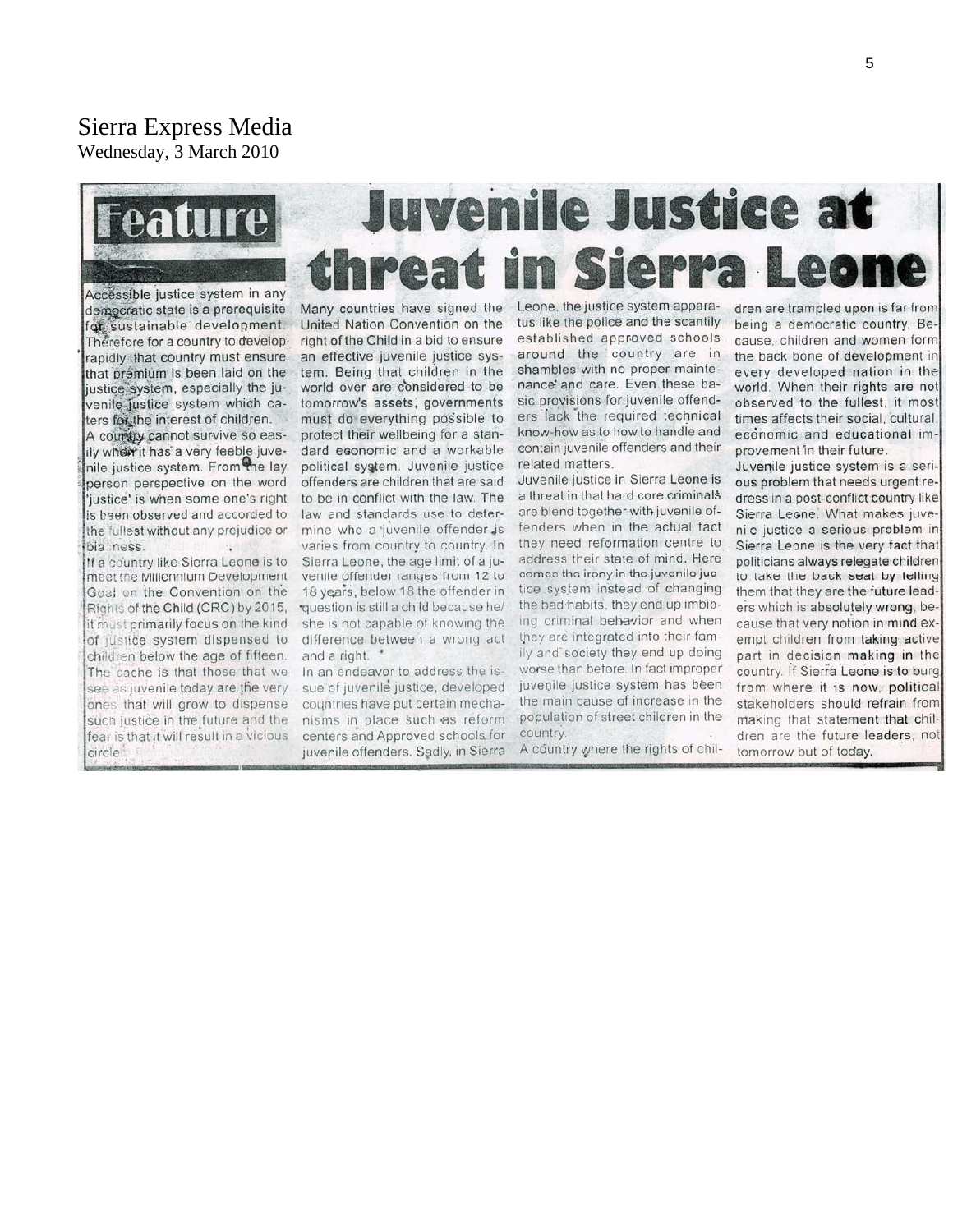**Concord Times** Wednesday, 3 March 2010

## **Prosecution points to inconsistency**

Prosecution said there's an inconsistency in the testimonies of Charles-Taylor and defence witness Yanks Smythe about a trip the former Liberian leader made to Gbarnga, Bong County, the former headquarters of his rebel group.

Continuing his testimonies on cross-examination, Smythe also told the court that Taylor's bodyguards carried arms, but the accused in his own testimonies last year denied that his securities carried arms.

The prosecution has told the court that defence witness Smythe contradicted the testimonies of his former boss, Charles Taylor. Prosecution lawyer,

Nicholas Kumjian said Mr. Taylor travelled to Gbarnga in October of 1996 and instructed former RUF leader. Foday Sankoh via radio to acquire arms.

Smythe said Taylor travelled to Gbarnga in October of 1996, after he survived an assassination attempt in Monrovia but the accused has the claim.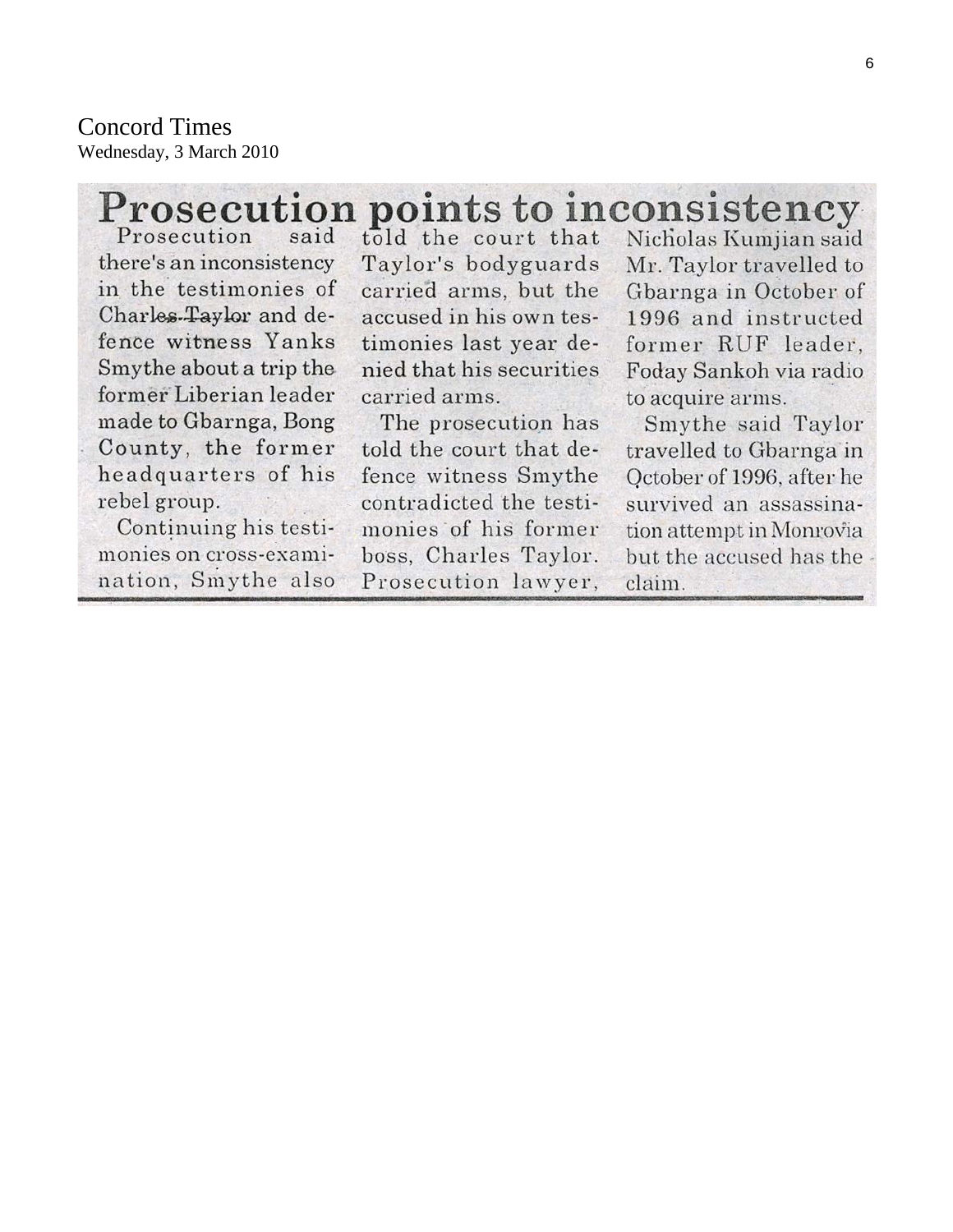## Charlestaylortrial.org Tuesday, 2 March 2010

## **"My Statement Was Misrepresented," Witness Says As Prosecutors Point out Inconsistencies in His Written Statement and Oral Testimony**

## By Alpha Sesay

Charles Taylor's defense witness, Mr. Yanks Smythe has said that certain aspects of his written statement were misrepresented as prosecutors today pointed out inconsistencies in his written statement to defense lawyers and his oral testimony in court.

Prosecution counsel Nicholas Koumjian today tried to point to Mr. Smythe that certain things about which he has testified in court differ from what he had said to Mr. Taylor's defense lawyers when they obtained a statement from him in June 2009. For example, Mr. Koumjian pointed out that the witness has testified in court that Mr. Taylor's rebel group, the National Patriotic Front of Liberia (NPFL) did not use child soldiers. However, his written statement made to defense lawyers in 2009 differed from this account. In his response, Mr. Smythe said that such inconsistencies were as a result of misrepresentations made of what he had said in his written statement. The witness in his testimony has said that contrary to what prosecution witnesses said in court, there was no group for child soldiers called Small Boys Unit (SBU). He said that the term SBU was created by NPFL commanders who had rescued and were taking care of children abandoned in the frontlines. Mr. Koumjian pointed out that the witness's written statement revealed a different story.

"Mr. Witness, you told the defense last year, didn't you that there was an SBU unit, that these were underaged, and they were part of the NPFL," Mr. Koumjian put to the witness.

"This is a complete misrepresentation of what i said, i never said that. This was not what i said," the witness responded.

"The defense invented this, is that what you are saying?" Mr. Koumjian again put to the witness.

"I don't know what you mean by they invented but this is not what i said. I said SBU as i stated in my testimony here, yes, this is what i know about SBU," the witness again responded.

As Mr. Koumjian pressed further on what the words "SBUs were under-aged" meant when he said so in his written statement, the witness responded that "I'm saying this is a complete misrepresentation of what i said in my statement. This is not what i said."

Mr. Koumjian also pointed out that while the witness in his testimony in court said that he never fought on the frontlines for the NPFL, his written statement revealed a different story. In the witness's statement, he was quoted as having taken part in an attack during "Operation Octopus," a 1992 attack on Monrovia by NPFL rebels. The witness insisted that he had again been misrepresented by those who obtained his statement.

Asked whether he had taken part "in an NPFL attack from Mount Barkeley during 'Operation Octopus'," the witness responded that "I didn't take part, i was on that side but i was not at the frontline." When Mr. Koumjian asked him whether he had said he "attacked from Mount Barkeley" as stated in his written statement, the witness again said that "I'm saying i don't know whether the person that wrote this misquoted me but i didn't say i attacked."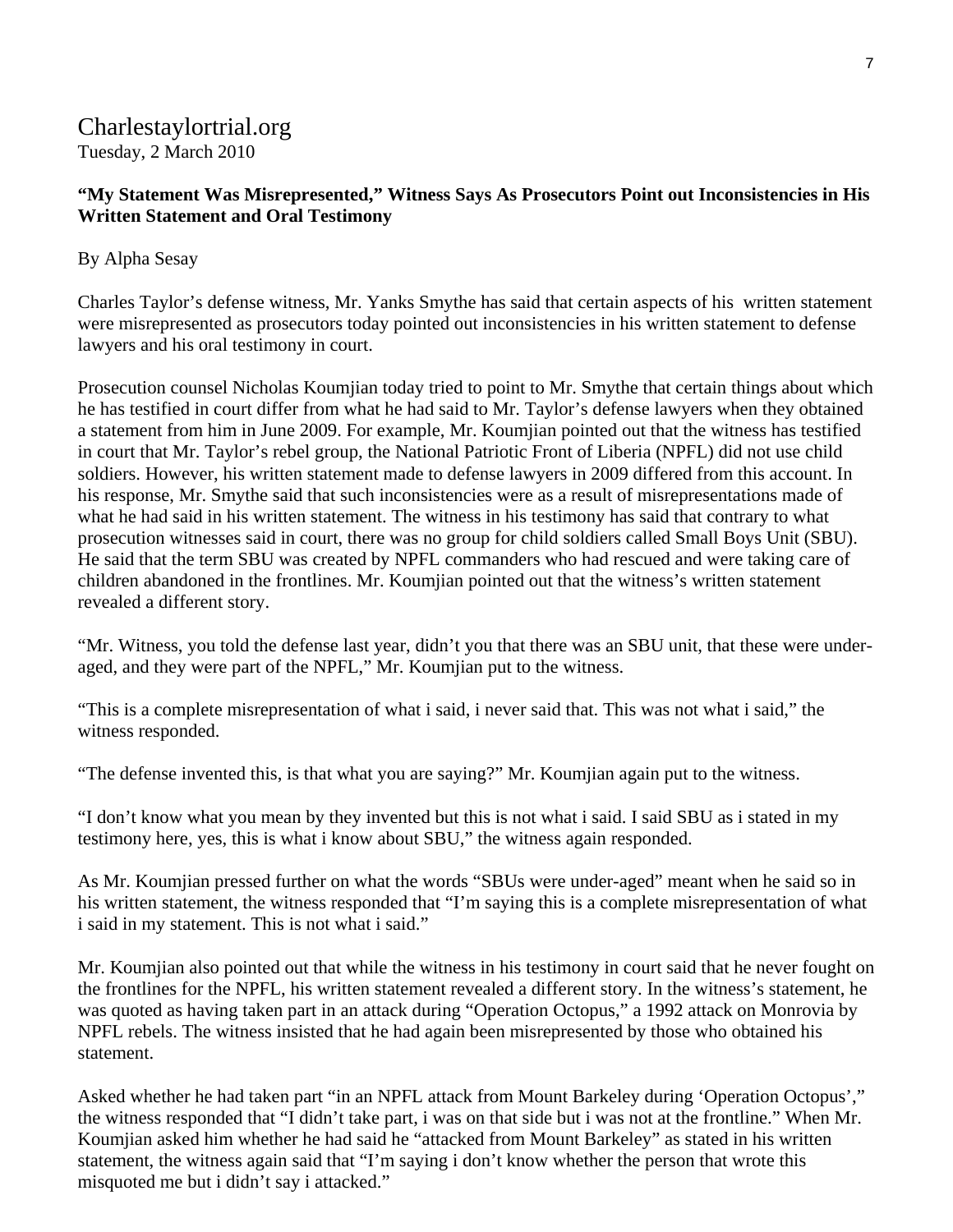The witness also in his testimony in court had said that the first time he met Mr. Taylor was in 1987 at the Mataba guesthouse in Libya where Mr. Taylor reportedly lived alongside dissident leaders from Gambia and Sierra Leone. Mr. Koumjian pointed out that the witness's written statement revealed that he had met Mr. Taylor at the Libyan revolutionary training camp Tajura, not Mataba.

Reading from the witness's written statement, Mr. Koumjian quoted that "the first time witness met CT [Charles Taylor] was in 1987 in Tajura, not at Mataba meetings."

"Did you tell the defense that last year?" Mr. Koumjian asked the witness.

Again, the witness said that "this was a misrepresentation of what i said."

"The person that wrote it is misrepresenting what you said?" Mr. Koumjian asked further.

"This is not what i said, that's what i am saying," the witness insisted.

"So you are saying that the person who wrote this has told something that isn't true," the prosecutor again put to the witness.

Mr. Smythe insisted that that was a complete misrepresentation of what he said. "I never saw Mr. Taylor in Tajura," he said.

While Mr. Smythe in his testimony has been rebutting prosecution evidence against Mr. Taylor, prosecutors have also under cross-examination been trying to discredit the witness's testimony. Like defense lawyers did with prosecution witnesses under cross-examination, prosecutors have also been trying to hughlight inconsistencies in Mr. Smythe's oral testimony in court and his written statement made to defense lawyers. It will be left with the judges to determine the credibility of the witness and whether his testimony can be relied upon.

As prosecutors concluded the cross-examination of Mr. Smythe today, Mr. Taylor's defense lawyer, Morris Anyah commenced the re-examination of the witness. Under re-examination, Mr. Anyah will seek to clarify some of the issues that have been covered by prosecutors under cross-examination.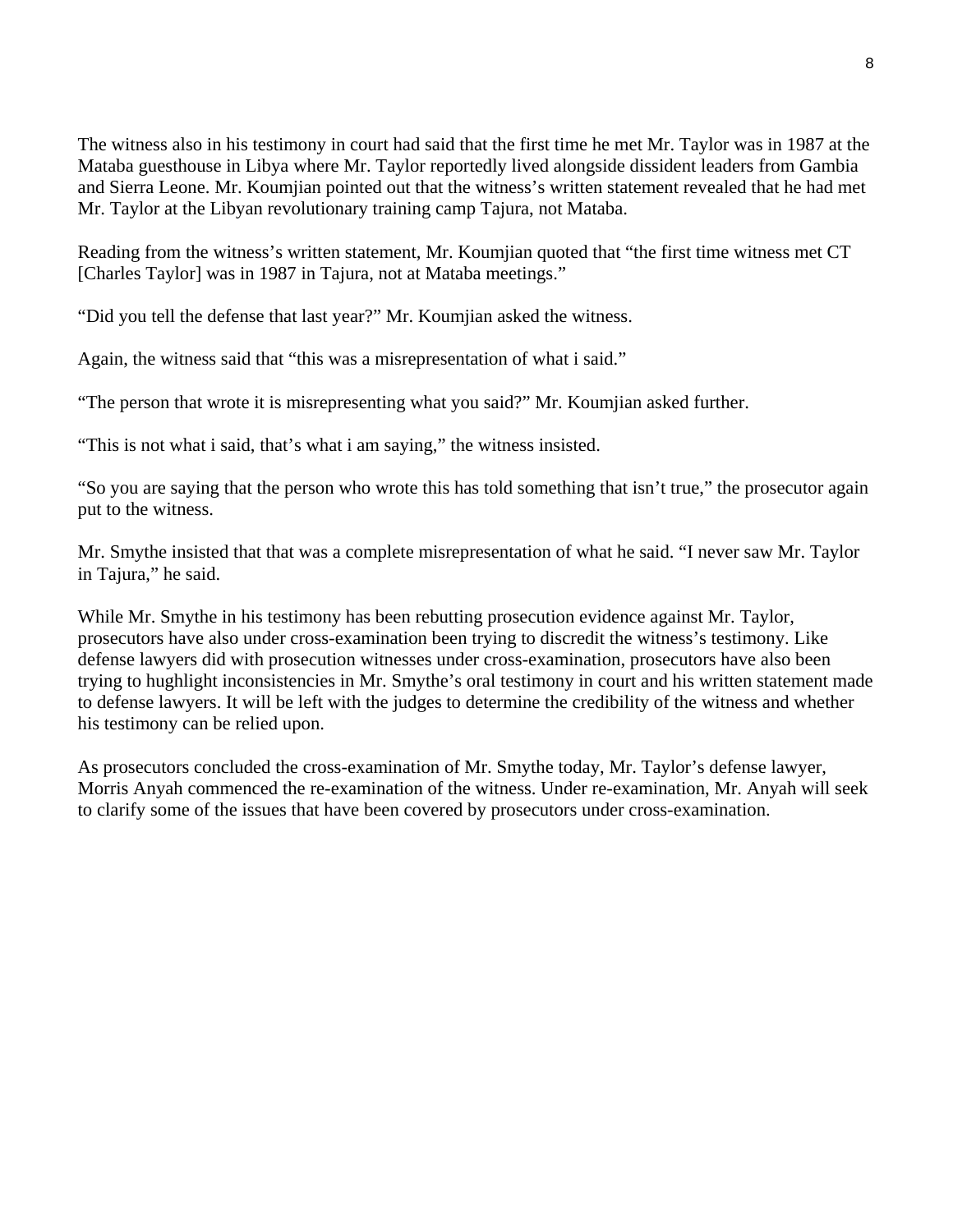

United Nations Mission in Liberia (UNMIL)

## **UNMIL Public Information Office Media Summary 2 March 2010**

*[The media summaries and press clips do not necessarily represent the views of UNMIL.]* 

## **International Clips on Liberia**

## **Calm restored in Northern Liberia**

Tuesday 2 March 2010 - 10:45

AfricaNews

Calm has been restored in the north-western provincial capital of Voinjama in Liberia after violent clashes between rival Mandingo and Lorma tribes that left at least five people dead, dozens injured and thousands of dollars worth of property damaged. The unrest which began last Friday in a nearby town, was sparked by the murder of a 23 year old woman of the Lorma tribe whose mutilated body was later found in a Madingo Community. She had earlier gone missing for days. This led to reprisal attacks from both sides in a conflict that soon began taking religious dimension, with Lormas attacking Muslim facilities and Madingoes burning down churches and Christian related institutions. Dr. Aaron Kollie who oversees the leading government medical centre in the town told this reporter via mobile phone that two of the corpses had fatal bullet wounds. The violence was quelled after forces from the Emergency Response Unit of the Liberia National Police backed by United Nations peacekeepers moved in and imposed a dusk to dawn curfew.

## **Indian women peacekeepers hailed in Liberia**

March 2, 2010 (CNN)-- They are trained in sophisticated combat tactics and weaponry, crowd and mob control, counter-insurgency. They patrol the streets of the Liberian capital, expected to keep the peace after years of war. Most of them are also mothers and form an all-women unit from India, policing in a country where a 15-year conflict was characterized by sexual violence. Rape, according to the United Nations, remains the No. 1 crime reported to police in Liberia. The Indian women were pioneers, the unit's experience in Liberia an experiment of sorts for the United Nations.Clare Hutchinson, a gender affairs officer at the Department of Peacekeeping Operations in New York, said it was hoped that the Indian women would win the trust of Liberian women and perhaps serve as role models. "It's about empowerment," she said. "It's quite a success story for us." Indian policewomen first arrived in Liberia in 2007, and a fresh batch arrived a few days ago in Monrovia as part of the rotation. Annie Abraham, commander of the outgoing Indian unit, said she is proud of the Indian women's performance.

## **International Clips on West Africa Guinea**

**Guinea: Public servants get 50% salary rise** 

 africanews.com Tuesday 2 March 2010 - 09:56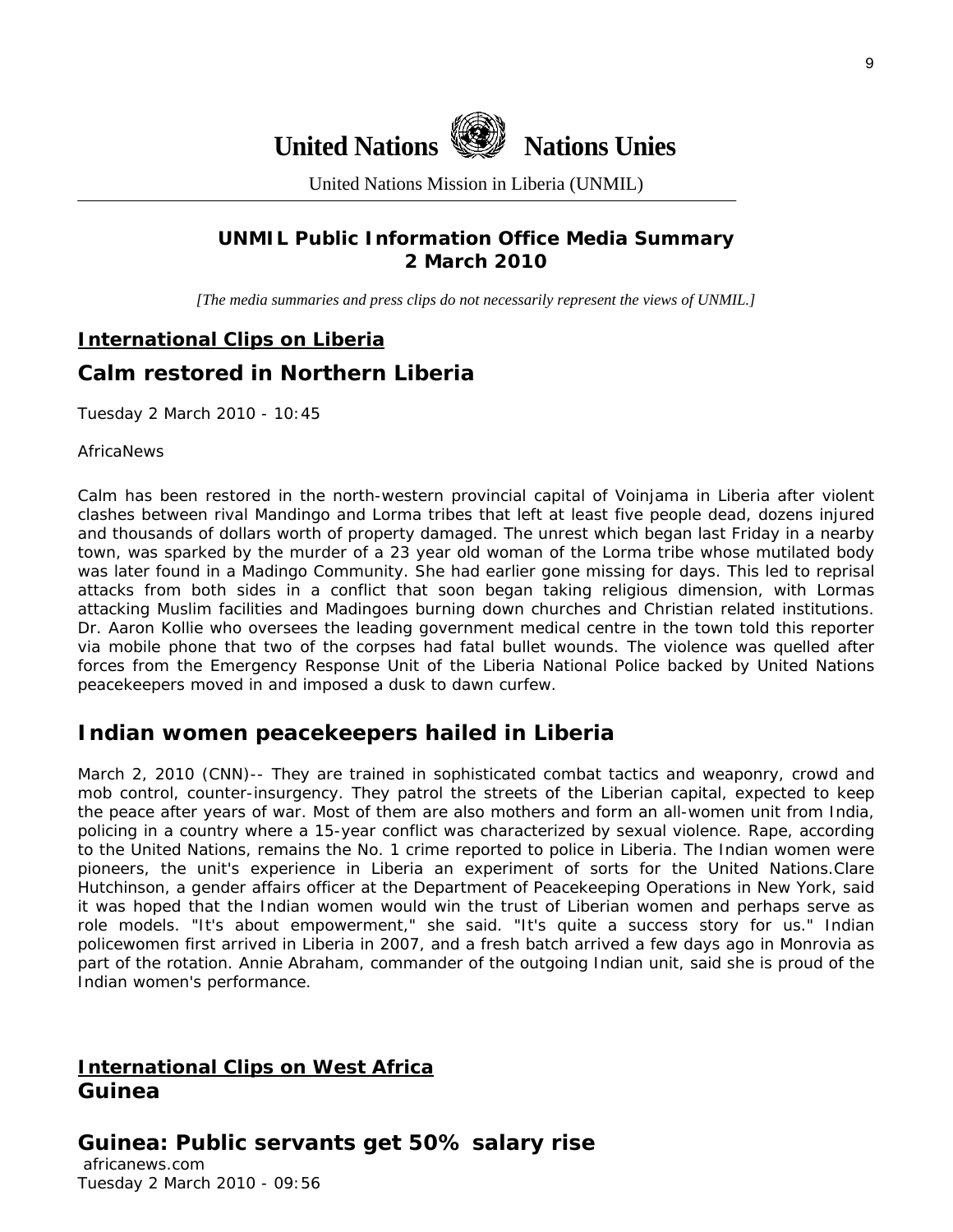Guinea's government on Monday announced a 50% increase in the salaries of public servants across the country. The move, according to a statement broadcast on state TV, is aimed at softening the impact of a 30 percent increase in fuel prices, and to relieve the suffering of public servants.A government employee in Guinea earns an average salary of \$67. The statement mentioned modalities of the salary increase which will be applied systematically in the months of March and July. During the month of March transport and rent allowances will be increased by 30 percent while pensions will also be revised upwards by 30 percent. Guinea, a top bauxite and aluminium producer, is recovering gradually from a political crisis sparked off by the killing of some 150 opposition protesters at a Conakry stadium in September 2009 by the ruling military junta then headed by Dadis Camara, who was later shot and wounded by one of his guards and now in exile in Burkina Faso after receiving treatments in Morocco.

## **Ivory Coast**

## **Côte d'Ivoire/UNOCI chief meets two independent presidential candidates**

ABIDJAN, Côte d'Ivoire, March 2, 2010/African Press Organization (APO)/ — The Special Representative of the UN Secretary-General for Côte d'Ivoire, Y.J. Choi, on Monday, met two independent presidential candidates who came to raise their concerns about the electoral process. Jacqueline Lohoues-Oble and Dolo Adama, alias Adama Dahico, expressed their disappointment to Mr. Choi, at not having been consulted or included in the newly- formed Independent Electoral Commission (IEC). Mr. Dolo raised the problems that the independent candidates have encountered with regard to security and coverage of their activities by state media. He said that the independent candidates had been sideline in the decision-making. "All the candidates are not treated in the same way," he pointed out.

"We met with the Chief of UNOCI to tell him we exist," said Mrs Oble.

## **Local Media – Newspaper**

**In Lofa Violence: Death Toll Increases to 11**  (Heritage and New Democrat)

- Latest reports the provincial city of Voinjama, Lofa County revealed that the death toll has risen to 11.
- A local official said seven of those who sustained gunshot wounds have also died. Earlier reports had put the death toll at 4 with several others seriously wounded.
- The official warned of an imminent humanitarian crisis considering the displacement of hundreds of residents.
- Meanwhile, the media reports the arrests of more suspects and weapons.
- According to reports amongst those arrested was a former commander of the erstwhile rebel group, Liberia United for Reconciliation and Democracy (LURD) commonly known as "Master General" who sources say commands a significant followings amongst ex-fighters in the county
- Friday's violence which was sparked by rumours that a mosque had been burned in Konia also left several churches and private properties destroyed.
- Still on the Voinjama violence, reports say relative calm has returned to Voinjama but security forces are still patrolling the city and other parts.

## **Opposition Liberty Party Wants President Sirleaf Cut Short Trip to South-east** (The Inquirer and The News)

• The opposition Liberty Party has called on President Ellen Johnson Sirleaf to cut short her trip to south-eastern Liberia and return to Monrovia and attend to what it considers more important issues.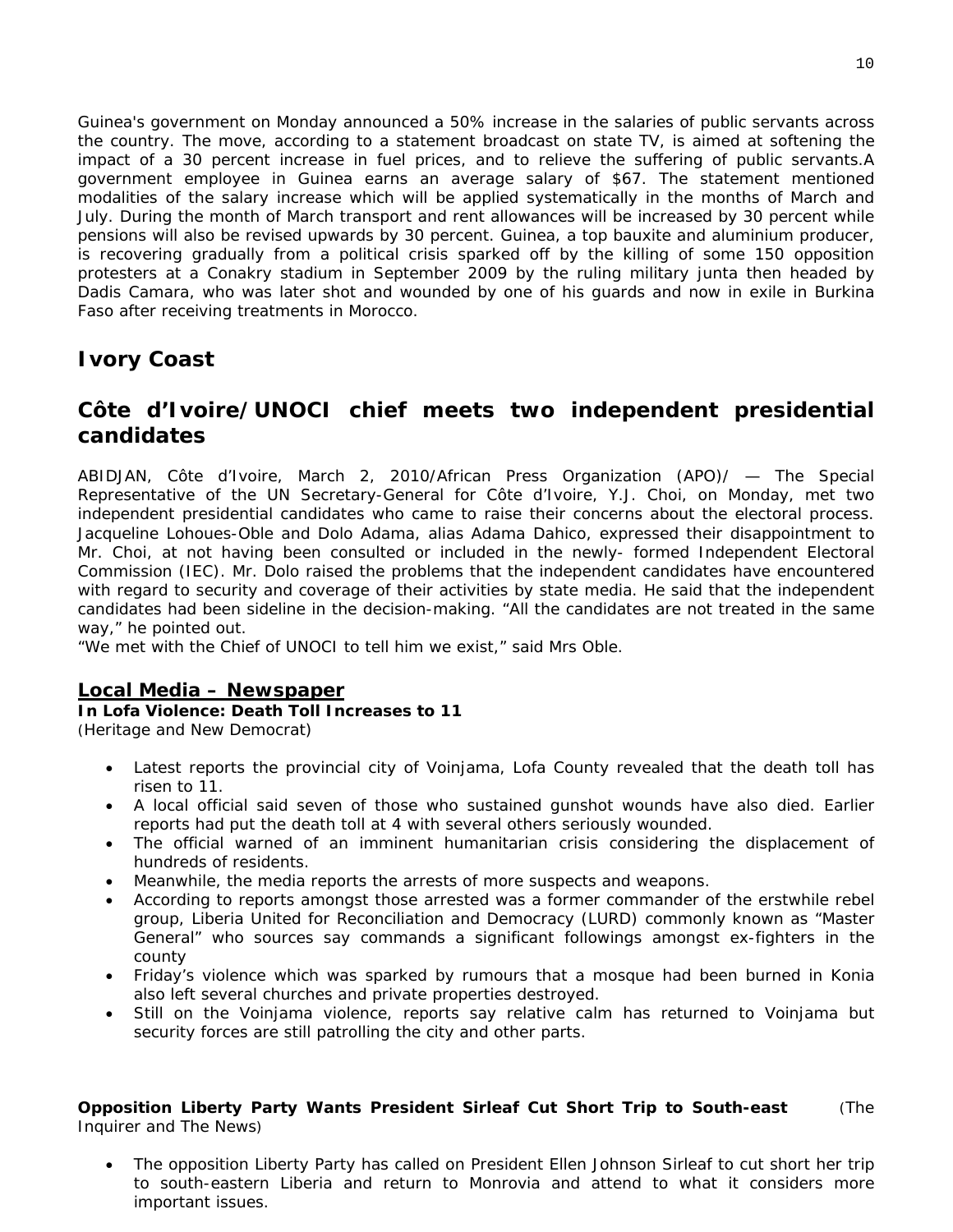- Government says President Sirleaf and the cabinet are in the Southeast for a cabinet retreat but the Party claims the visit is a campaign trip.
- The Liberty Party believes the President should return and address issues like the violence in Lofa, which has resulted to the loss of lives and destruction of properties.
- According to the Party, the recurrence of violence seven years after the end of civil war shows not much has been done to reconcile Liberians.

## **Mandingo Caucus Wants Government Set Up Independent Inquiry Commission**

(Daily Observer and The Inquirer)

- The National Mandingo Caucus of Liberia is calling on government to set up an independent inquiry commission to conduct a robust investigation in identifying the root causes of the violence in Lofa County.
- The Mandingo Caucus also called for the prosecution of anyone directly or indirectly linked to the violent situation that have left at least four persons dead and worship centres burnt.
- The Caucus in a press statement condemned the violent situation and said it is also troubled by the biased pronouncement emanating from the Lofa County political leadership.

## **CEMESP Launches Third Edition On Account Of Threats To Freedom of Expressions**

(The Parrot and The News)

- The Centre for Media Studies and Peace Building has launched its third edition of an account of threats to freedom of expressions.
- CEMESP Executive Director, Malcolm Joseph in a press statement called on government and its functionaries to recognize and support the inalienable rights of others to have different views.
- Mr. Joseph said the use of intimidation as a means of enforcing conformance is a treachery that has no space in Liberia's democracy that must be condemned.
- He noted that intimidation has taken many forms to renew censorship in the country.

## **Family Members of Man Killed By Police Officer Disparage Claims that he Was a Criminal**

(The Informer, The Inquirer and New Democrat)

- Family members of Preston Davies who was allegedly shot and killed by a senior police officer last Saturday night on the Capitol Bye-Pass have vehemently rejected claims by the Ministry of Justice that the deceased was part of a criminal gang.
- In an interview, a brother of the victim dismissed the Ministry of Justice assertion that the late Davies was among a criminal gang when he got killed by the LNP officer.
- In a statement, the Justice Ministry said the police officer who was also burned to death by a mob in a reprisal killing said the officer killed the 51-year old man in self defense.
- Meanwhile, reports say the son and wife of Mr. Davies have been arrested and are helping the police with the investigation into the death of the two men.

## **Star Radio** *(News monitored today at 09:00 am)*

## **Inter-Faith Delegation Begins Work In Lofa County**

- An Inter-Faith delegation is in Voinjama, Lofa County, investigating the violence that left four persons dead and several others injured.
- The delegation comprises religious leaders from both the Christian and Muslim communities.
- According to reports, the delegation has visited churches and homes destroyed during the violence.
- The delegation is currently meeting with stakeholders to establish the cause of the violence and recommend a way forward.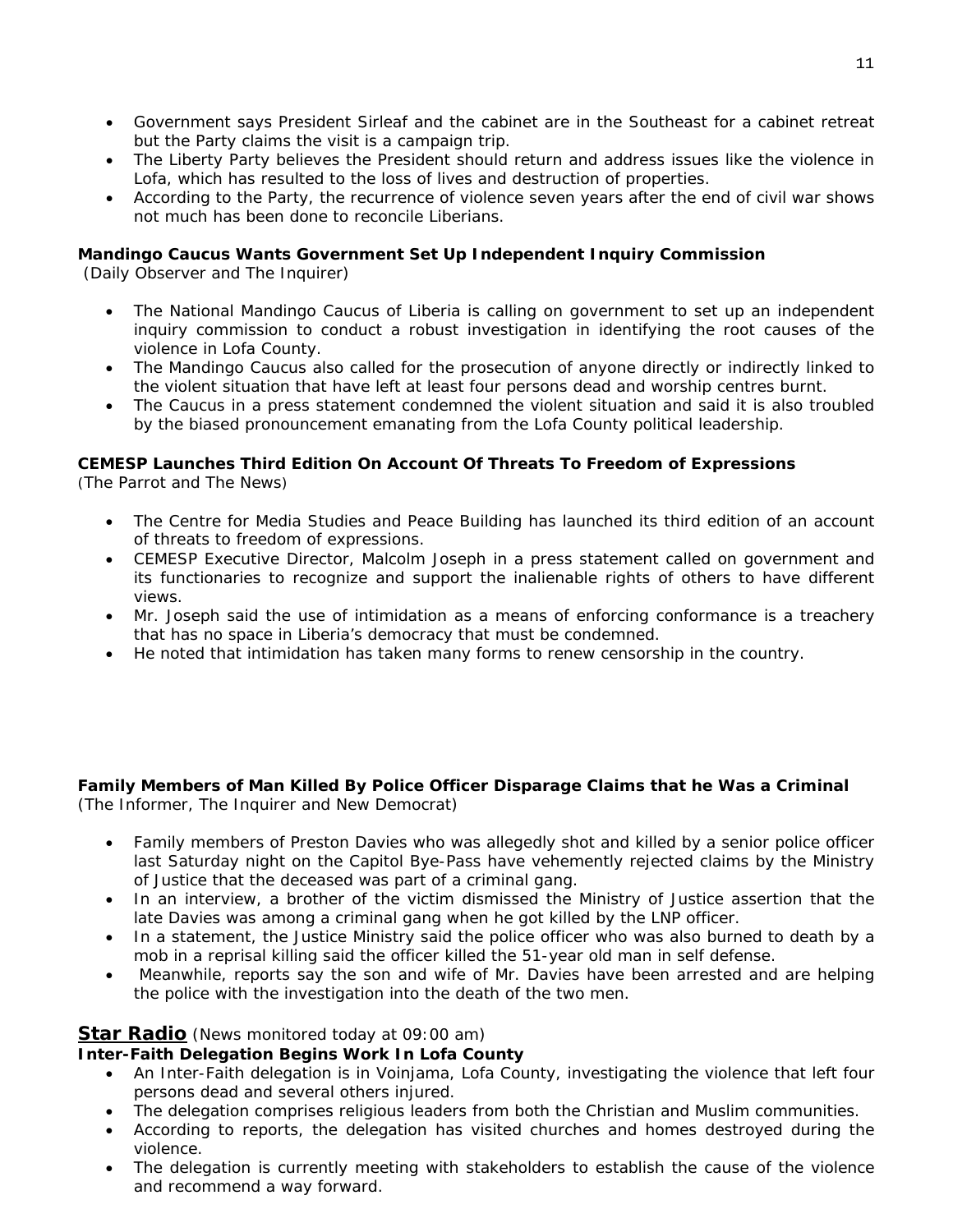- Meanwhile, Lorma Women and Youth groups in Voinjama, Lofa County have refused to meet with the Inter-Faith Ministerial Council seeking a resolution of the conflict.
- The groups are demanding the immediate release of 18 Lorma people allegedly being held in police custody in Voinjama.
- The two groups said state securities arrested the men while attempting to avenge the brutal murder of their kinsmen allegedly by Mandingoes last Friday.
- In a position statement, the two groups also accused Mandingoes in Voinjama of burning down two churches and vandalizing three others.

## **Traditional Council Calls For Arrest Of Voinjama Culprits**

- The National Traditional Council of Liberia has constituted a committee to mediate into the violent situation that erupted in Voinjama, Lofa County.
- The Council's Chairman Zanzan Kanwor said the team which comprises chiefs and elders would depart Monrovia Tuesday for Lofa.
- Chief Karwor said the Council was saddened over Friday's chaotic situation as Liberians were no longer interested in violence.
- According to him, it was time for aggrieved people to take advantage of the rule of law rather than take the law into their own hands.
- The National Traditional Council's Chief called for the arrest and prosecution of all those behind the violence in Voinjama noting that such corrective measures by Government were necessary to serve as a deterrent to would-be trouble makers.

## **Opposition Liberty Party Wants President Sirleaf Cut Short Trip To Southeast**

## **Phebe Hospital in Bong County Declares 'Medical Emergency'**

- The Acting Medical Director of Phebe Hospital in Bong County Dr. Sampson Azu-Akoi has declared a medical emergency in the County.
- Dr. Azu- Akoi said the medical emergency is a result of the outbreak of measles, laser fever and whooping cough in the central regional County.
- He said several districts including Jorquelleh, Suakoko, Kokoyah and Zota have been affected.
- Dr. Azu-Akoi attributed the outbreak to the failure of parents in the area to carry their children for vaccination.
- The Health Ministry last week confirmed an increase in measles cases in several parts of Liberia and said a vaccination campaign was ongoing.

## **Radio Veritas** *(News monitored today at 09:45 am)*

## **CEMESP Launches Third Edition On Account Of Threats To Freedom of Expressions**  (Also reported on Truth F.M.)

## **Police Launches Manhunt For Pistol, Communications Set Used By late PSU Officer**

- Police in Monrovia are said to be investigating the disappearance of a pistol used by Police officer who allegedly shot and killed Preston Davis.
- Top Police sources said the silver pistol and the Police communication set used by Police Support Unit officer Amos Tutu were taken away by unknown persons.
- The sources said a manhunt has been launched for the perpetrators mainly around the BMC community and camp Johnson Road vicinity.
- Police spokesman George Bardue who could not confirm or deny the report, said police authorities were travelling to bury the late Tutu.

## **Calm Returns Following Violence in Voinjama, Lofa County**

- Calm has reportedly returned to Voinjama but security forces are still patrolling the city and other parts.
- Reports from the provincial city say business houses were looted and ransacked and several other buildings including homes were also looted.
- A local county administrator who preferred to remain anonymous said the looting took place in the wake of the curfew imposed in the area.
- Meanwhile, a hospital source said the death toll in last week's violence has increased from three to eleven.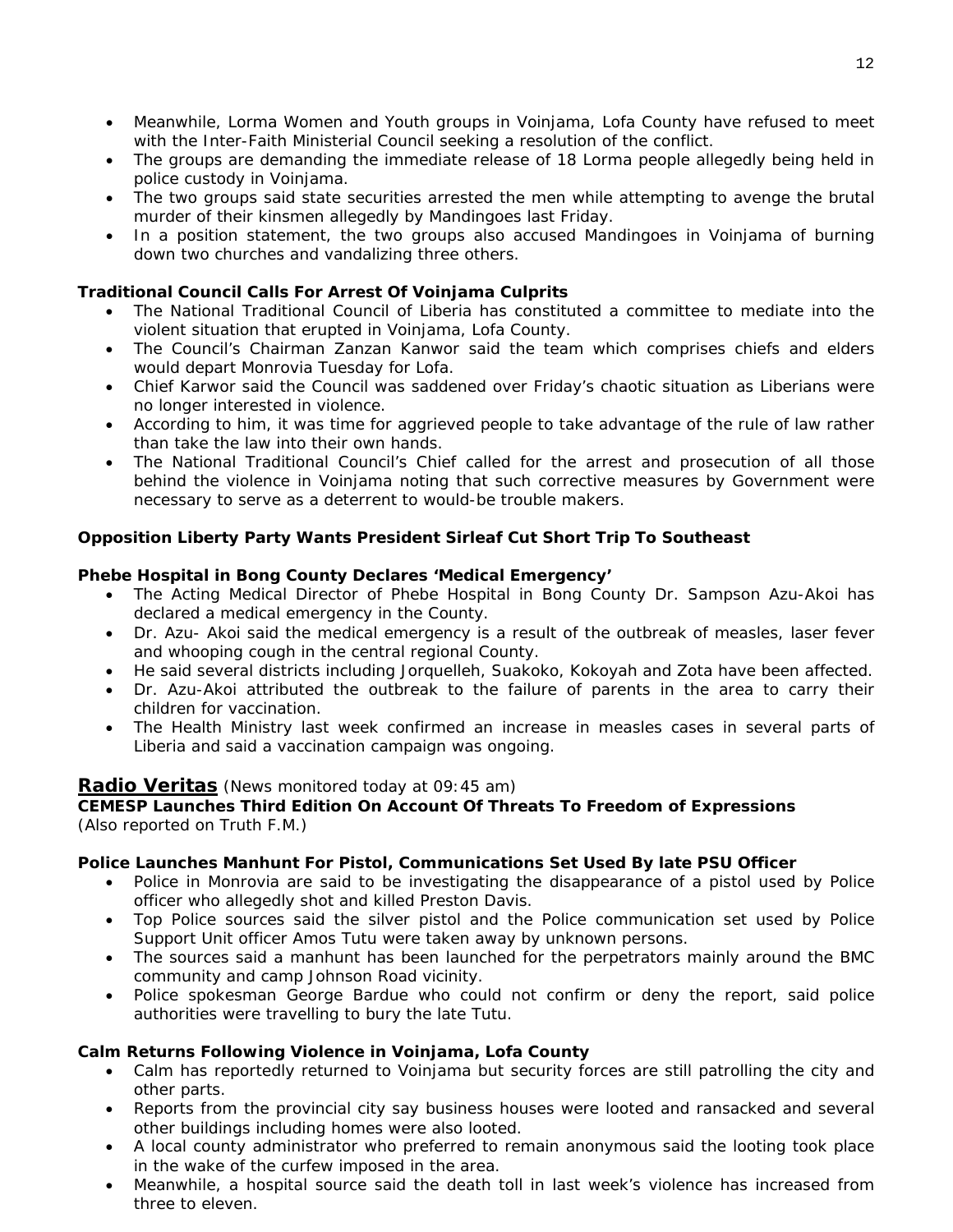## **Truth FM** *(News monitored today at 10:00 am)*

## **Criminal Court 'A' Begins Jurors' Selection In The Keith Jubah Murder Case**

- Criminal Court 'A' has begun the selection of jurors in the Keith Jubah murder case.
- The jurors' selection commenced Monday after the nine suspected murderers finally pleaded not guilty to the indictment at the start of the trial before the court a week ago.
- The defenders were indicted for charges of criminal conspiracy, murder and criminal mischief.
- The murder suspects are on trial for allegedly killing the former chairman of the Public Procurement and Concession Commission, Keith Jubah last November.

## **Mandingo Caucus Wants Government Set Up Independent Inquiry Commission**

\*\*\*\*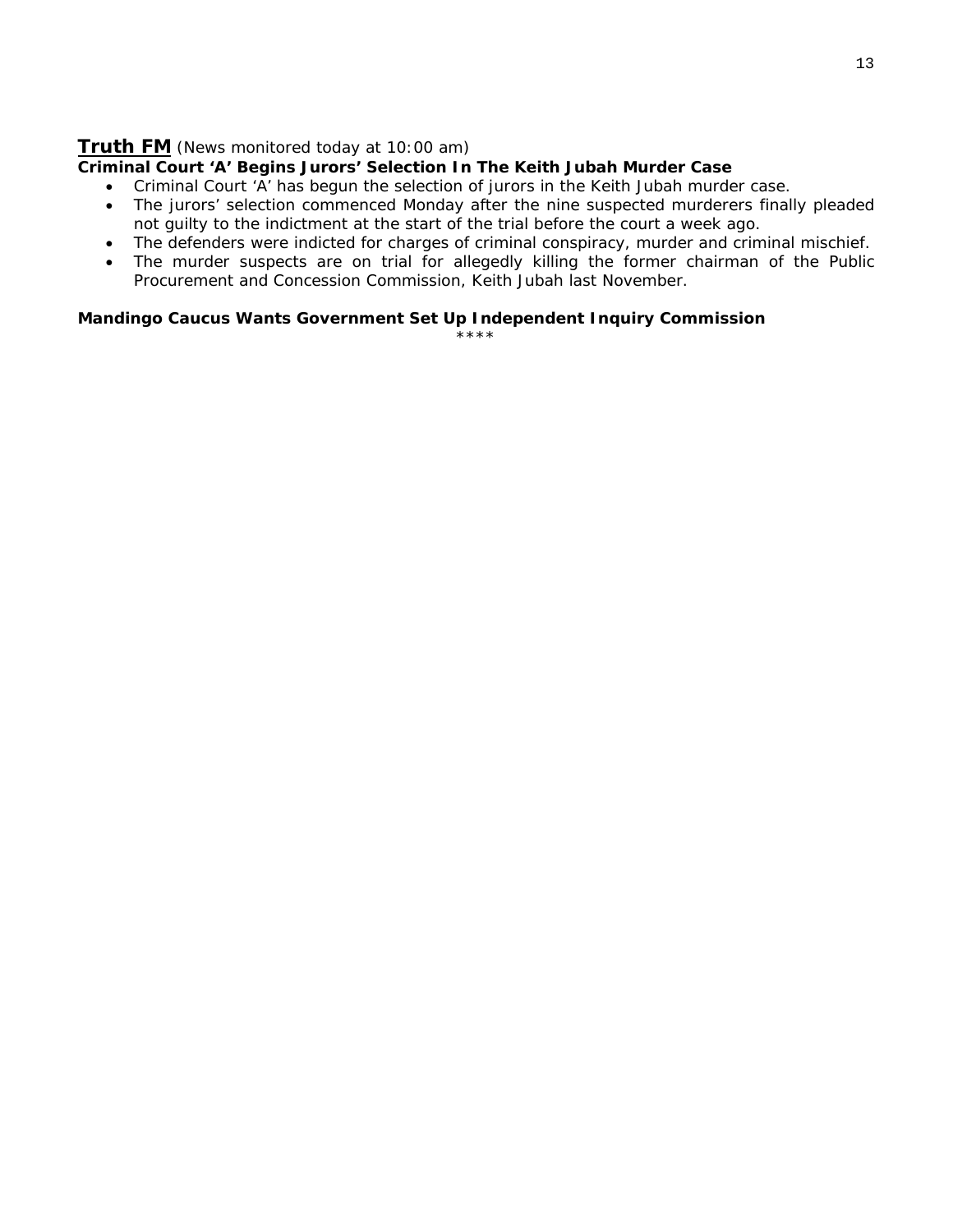## Radio Netherlands Worldwide Tuesday, 2 March 2010

## **Karadzic trial postponed pending appeal**



The trial of former Bosnian Serb leader Radovan Karadzic has again been postponed, pending a d efence team appeal asking for more time to prepare their case.

Karadzic had threatened to session, saying he wasn't boycott Wednesday's

ready to cross-examine the first two prosecution witnesses expected to be called tomorrow.

But at the end of today's hearing, presiding judge O-Gon Kwon ruled that, in the interest of a fair trial, the court would wait for an appeals chamber ruling before continuing with the case.

Karadzic is on trial at the International Criminal Tribunal for the former Yugoslavia (ICTY) in The Hague, where he's facing 11 charges - including genocide, crimes against humanity and war crimes relating to the 1992-1995 Bosnian war.

## **Srebrenica**

One of the two genocide charges relate to the massacre of close to 8,000 Muslim men and boys in the Bosnian city of Srebrenica. But Karadzic told the war crimes tribunal today that Serbian forces entered the enclave in an effort to restore peace. The alleged massacre was a fiction concocted by Muslims using bodies gathered into mass graves to cast blame on Serbian forces, Karadzic said.

He rejected claims that his forces took United Nations peacekeepers hostage near the town, arguing that, by definition, combatants are taken prisoner and cannot be held hostage.

Karadzic gave his version of the events of July 1995 during the second day of his opening statement before the ICTY.

He also addressed the 44-month long siege of Sarajevo on Tuesday. But he told the tribunal that Sarajevo was "not a city under siege, it was a city divided." On the night of April 5th, 1992, considered the eve of the outbreak of war, Karadzic said: "terror broke loose in Sarajevo."

The Serbs, he said, withdrew to their own districts where they tried to defend their families. "That is how two parts of the town." Again, Karadzic blamed Muslims for creating the "myth" of a siege. The deaths in the line dividing the town was established. It wasn't a line of siege, it was a line separating and dividing Sarajevo, he said, were the result of a "cunning strategy" by young Bosnian Muslims "aimed at bringing in foreign troops and foreign intervention".